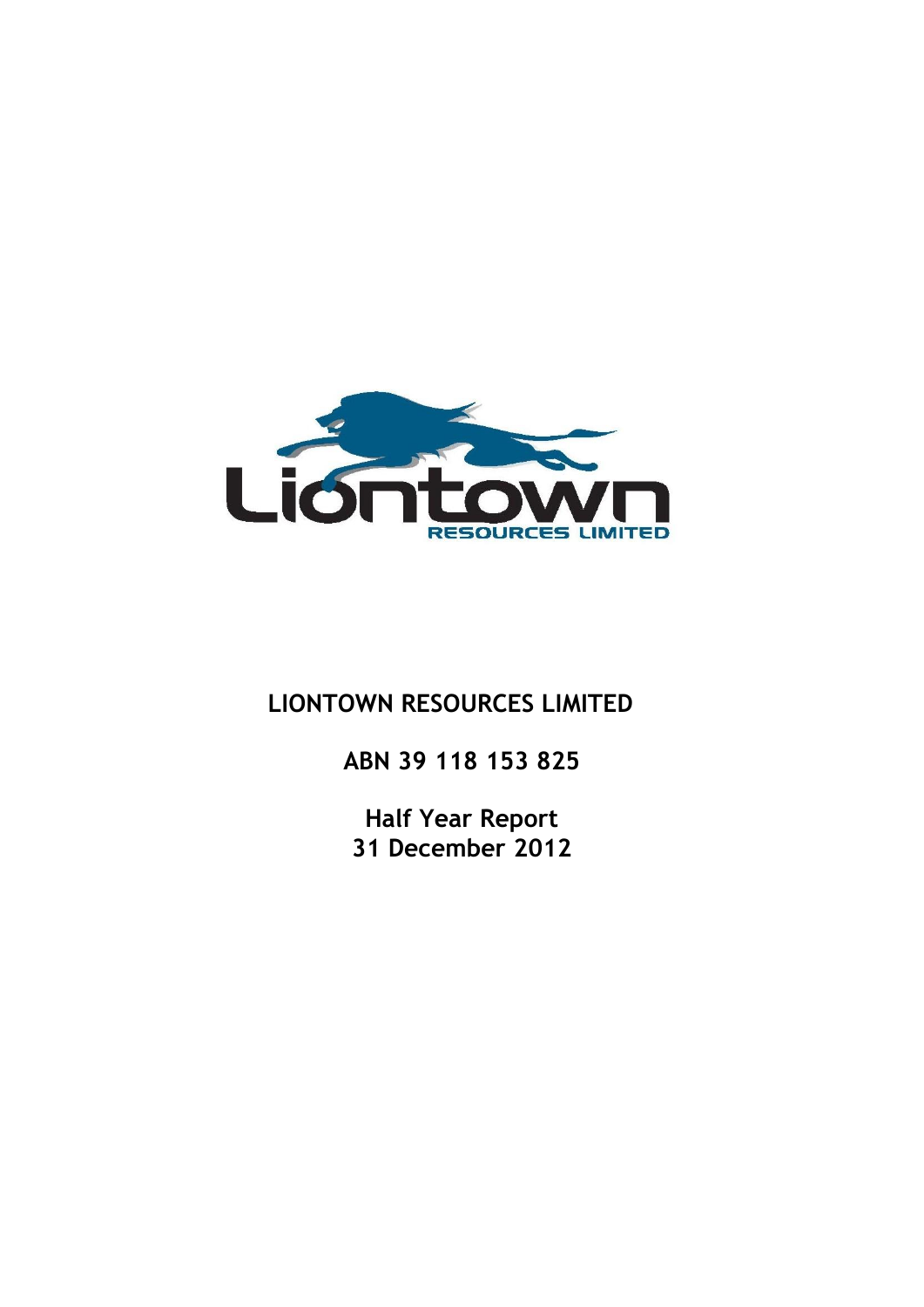| <b>Contents</b>                             | Page |
|---------------------------------------------|------|
| Directors' Report                           | 3    |
| Auditor's Independence Declaration          | 5    |
| Condensed Statement of Comprehensive Income | 6    |
| Condensed Statement of Financial Position   | 7    |
| Condensed Statement of Changes in Equity    | 8    |
| <b>Condensed Statement of Cash Flows</b>    | 9    |
| Notes to the Financial Statements           | 10   |
| Directors' Declaration                      | 16   |
| Independent Auditor's Review Report         | 17   |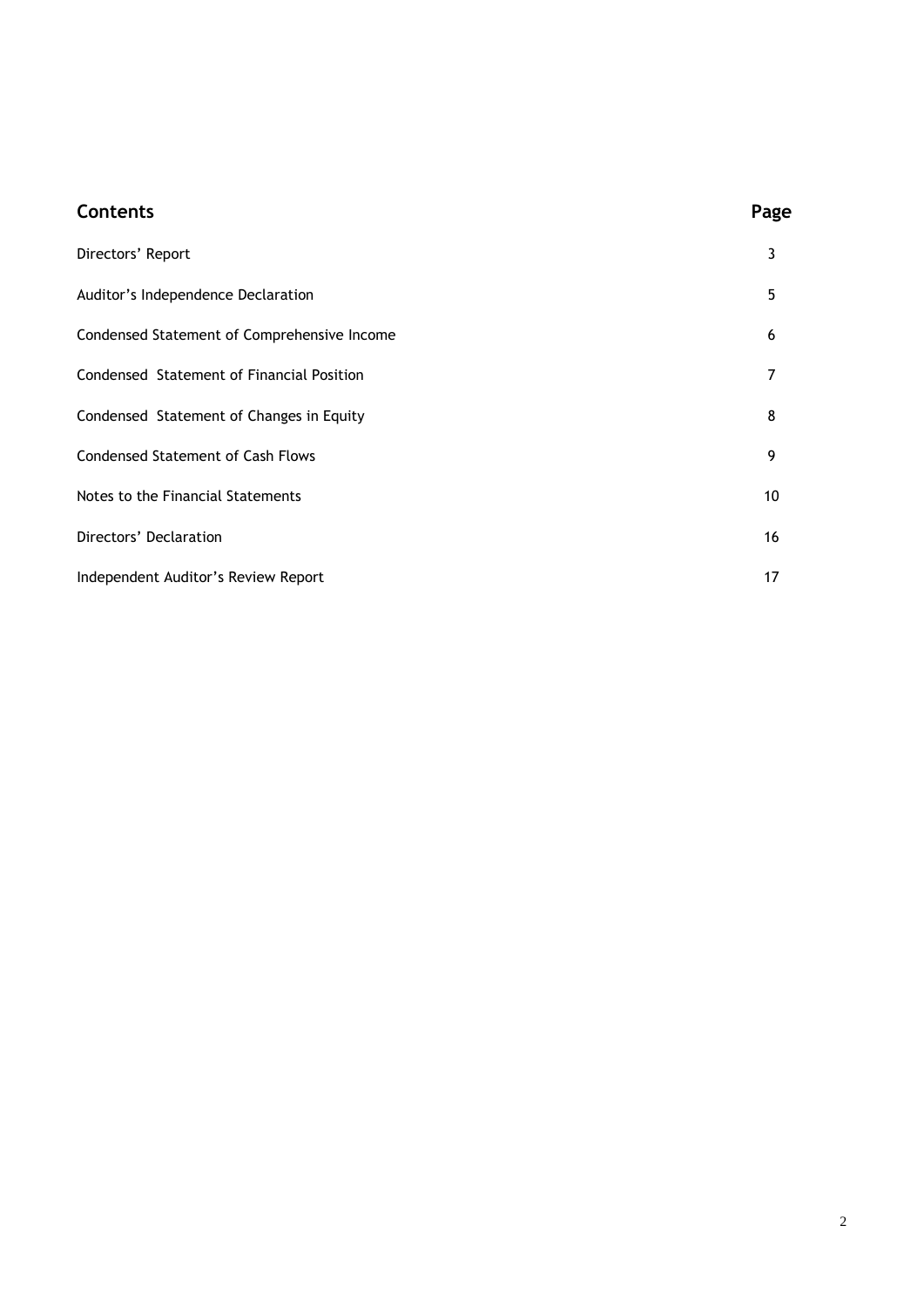## Liontown Resources Limited **Directors' Report For the half year ended 31 December 2012**

### **DIRECTORS' REPORT**

Your directors submit the financial report for Liontown Resources Limited ("Liontown" or "the Group") for the half year ended 31 December 2012. In compliance with the provisions of the Corporations Act 2001, the directors report as follows:

### **Directors**

The names of directors who held office during or since the end of the half year and until the date of this report are as below. Directors were in office for this entire period unless otherwise stated.

| Tim R B Goyder    | Chairman                                          |  |
|-------------------|---------------------------------------------------|--|
| David R Richards  | <b>Managing Director</b>                          |  |
| Douglas A Jones   | Non-executive Director (resigned 18 January 2013) |  |
| Anthony W Kiernan | Non-executive Director                            |  |
| Craig R Williams  | Non-executive Director                            |  |

### **REVIEW OF OPERATIONS**

### **1. Jubilee Reef Joint Venture Project (Northern Tanzania) (Liontown earning up to 75%)**

The Company completed its 2012 drilling program at the Jubilee Reef Project in early December 2012 with 219 holes being drilled in the year for a total of 16,911 metres. Since commencing work on the project in mid-2011, Liontown has drilled a total of 22,296 metres with approximately 60 per cent being Reverse Circulation ("RC") drilling. In accordance with the joint venture agreement with Currie Rose Resources Inc., the Company earned a 51 per cent interest in the Jubilee Reef Project in October 2012. Currie Rose elected to not contribute to exploration expenditure for the last quarter of 2012, which resulted in the Company's equity in the project increasing to 63%.

Drilling was undertaken at the Masabi Hill, Panapendesa and Chela prospects with strong gold mineralisation intersected at all three prospects. The Company is currently reviewing the results of the drilling program which will form the basis of future exploration activities at the project.

### **2. Mega Joint Venture Project (Liontown earning up to 75%)**

During the period 49 aircore holes were drilled, however there were no significant assay results received. Further work at the Mega JV Project will be dependent on a review of the project and its strategic value relative to the Jubilee Reef Project.

### **3. Mount Windsor and Panhandle Joint Venture Project (Liontown 100%, Ramelius earning 60%)**

Liontown's joint venture partner, Ramelius Resources Limited ('Ramelius'), carried out geochemical and geological programs which defined two high priority prospects, Kookaburra and Allandale. At Kookaburra, soil sampling defined a high order, multi-element (gold-silver-copper-molybdenum-mercury-tungsten) anomaly over 1.2km strike. Drilling is expected to commence in March 2013 at the Kookaburra prospect.

Other exploration completed by Ramelius included drill testing of 11 other targets with 7 RC holes and 47 aircore holes drilled for a total of 1,235 metres and 3,000 metres respectively. No significant mineralisation was intersected.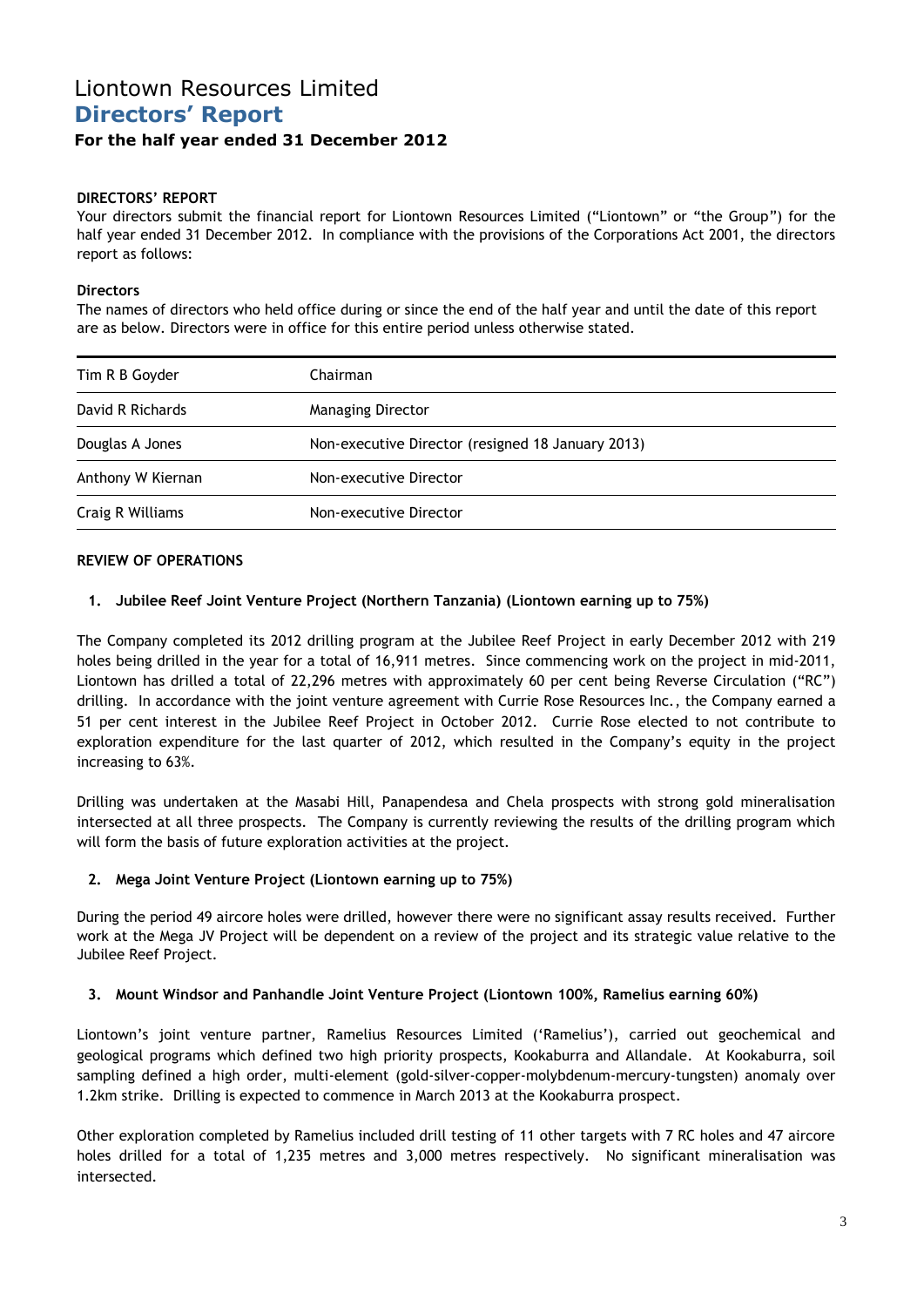## Liontown Resources Limited **Directors' Report For the half year ended 31 December 2012**

### **CORPORATE**

In October 2012, the Company completed a fully underwritten entitlement issue and raised approximately \$3.43 million. The raising undertaken was through a 1-for-3 pro-rata non-renounceable rights issue to existing shareholders at 3.5 cents per share. In addition the Company also issued 1 free attaching new option for every 3 new shares subscribed. The new options have an exercise price of 5 cents and expire on 27 September 2015.

### **EVENTS SUBSEQUENT TO THE REPORTING DATE**

There are no events subsequent to the reporting date which significantly affected or may significantly affect the operations of the Group, the results of those operations, or the state of affairs in future financial years.

### **AUDITOR'S INDEPENDENCE DECLARATION**

Section 307C of the Corporations Act 2001 requires our auditors, HLB Mann Judd, to provide the directors of the Company with an Independence Declaration in relation to the review of the half-year financial report. This Independence Declaration is set out on page 5 and forms part of this directors' report for the half-year ended 31 December 2012.

This report is signed in accordance with a resolution of the Board of Directors made pursuant to s.306(3) of the Corporations Act 2001.

Darof Adrad

David Richards Managing Director

Dated at Perth this 12th day of March 2013.

The information in this report that relates to Exploration Results is based on information compiled by Mr David Richards, a full time employee of Liontown Resources Limited, who is a Member of the Australian Institute of Geoscientists. Mr Richards has sufficient experience in the field of activity being reported to qualify as a Competent Person as defined in the 2004 edition of the Australasian Code for Reporting of Exploration Results, Minerals Resources and Ore Reserves, and consents to the release of information in the form and context in which it appears here.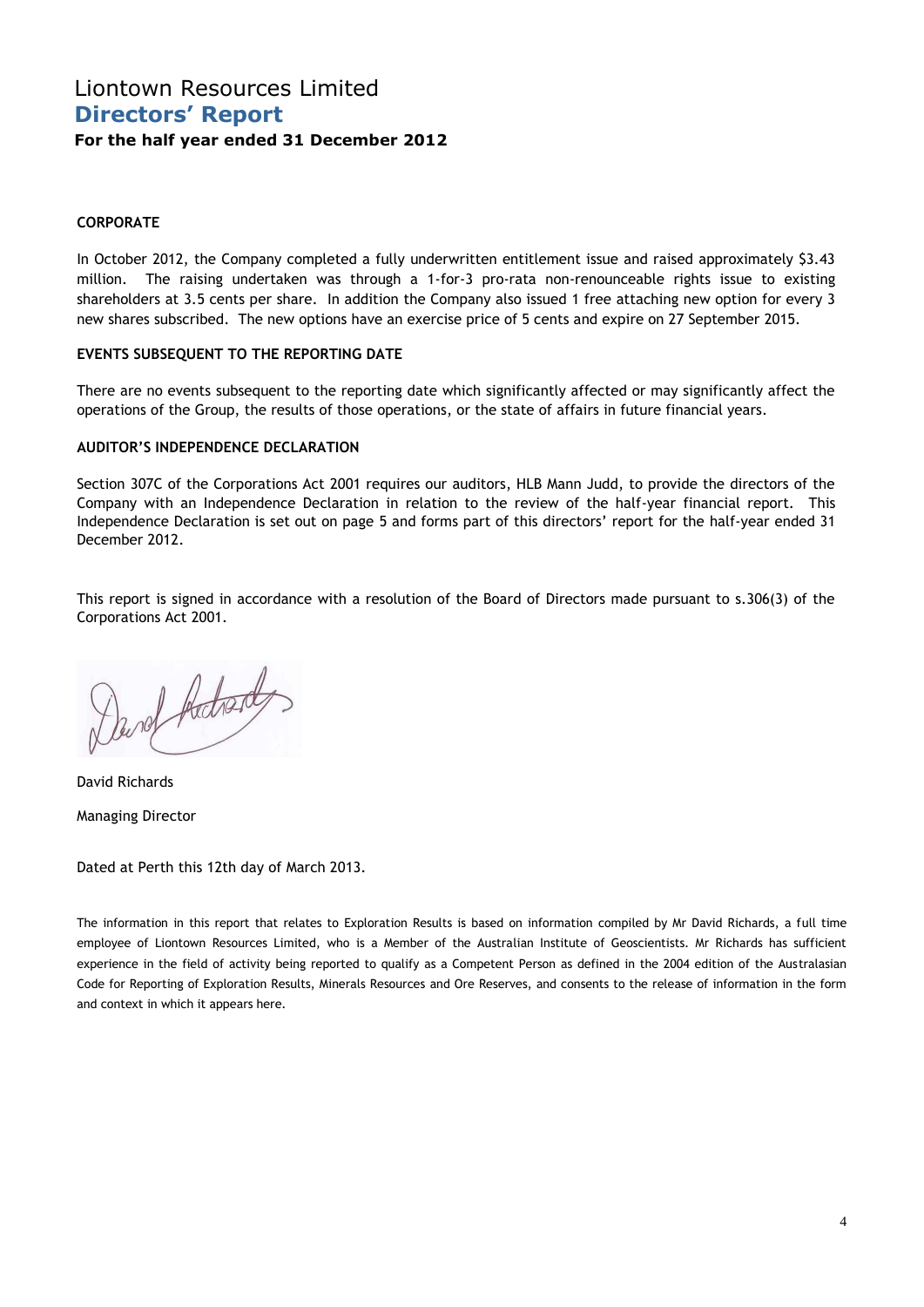

### **AUDITOR'S INDEPENDENCE DECLARATION**

As lead auditor for the review of the financial report of Liontown Resources Limited for the half-year ended 31 December 2012, I declare that to the best of my knowledge and belief, there have been no contraventions of:

- a) the auditor independence requirements of the Corporations Act 2001 in relation to the review; and
- b) any applicable code of professional conduct in relation to the review.

**Perth, Western Australia** W M CLARK **W M CLARK** 12 March 2013

Welch

**Partner, HLB Mann Judd** 

HLB Mann Judd (WA Partnership) ABN 22 193 232 714<br>Level 4 130 Stirling Street Perth 6000 PO Box 8124 Perth BC 6849 Western Australia. Telephone +61 (08) 9227 7500. Fax +61 (08) 9227 7533.<br>Email: hIb@hIbwa.com.au. Website

**HLB Mann Judd (WA Partnership) is a member of International, a world-wide organisation of accounting firms and business advisers**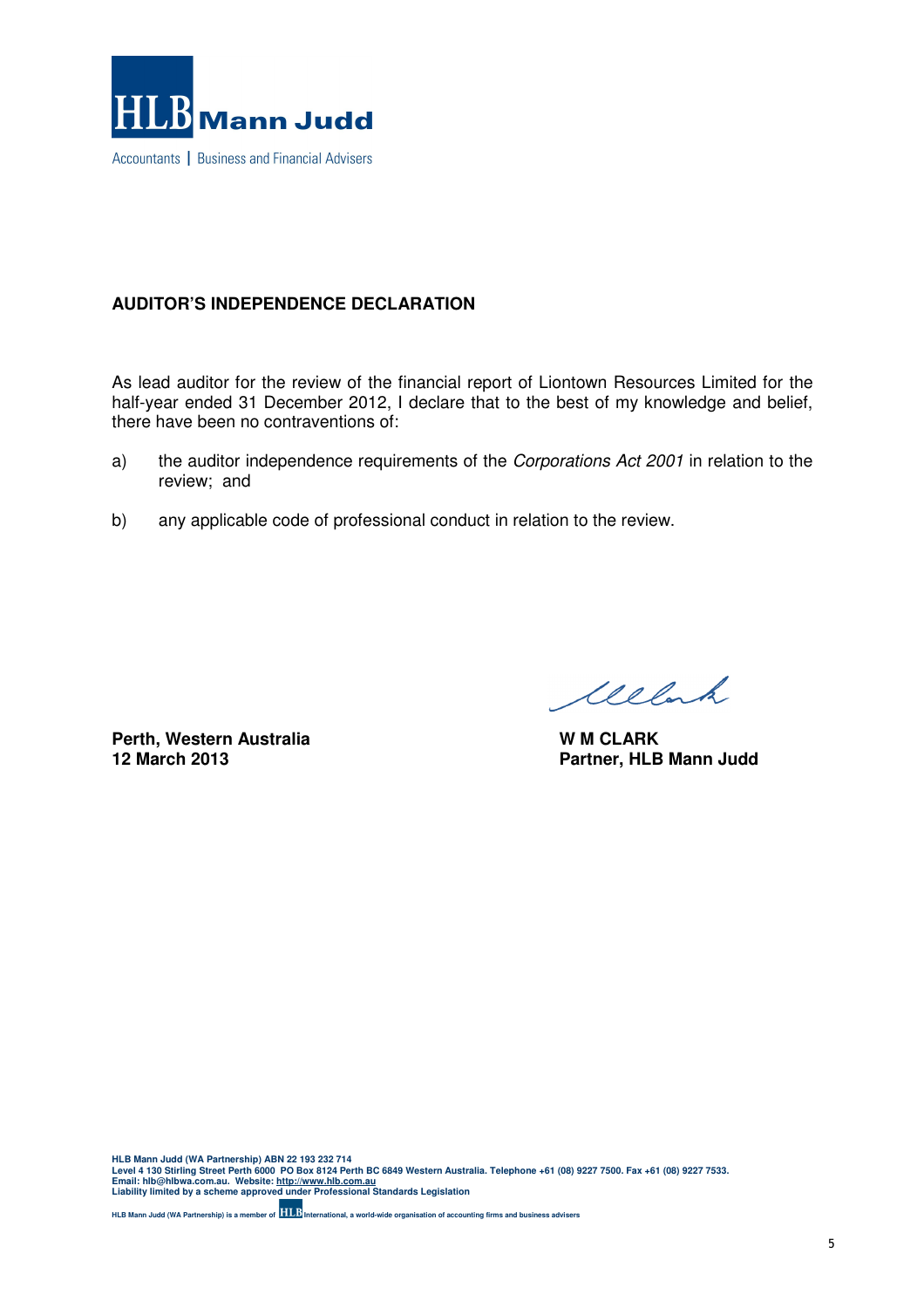# Liontown Resources Limited **Condensed Statement of Comprehensive Income**

**For the half year ended 31 December 2012**

|                                                                                                                                  |             | <b>Consolidated</b>       |                           |  |  |
|----------------------------------------------------------------------------------------------------------------------------------|-------------|---------------------------|---------------------------|--|--|
|                                                                                                                                  | <b>Note</b> | 31 December<br>2012<br>\$ | 31 December<br>2011<br>\$ |  |  |
| <b>Continuing Operations</b>                                                                                                     |             |                           |                           |  |  |
| Other income                                                                                                                     | 3a          | 35,020                    | 25,238                    |  |  |
| Exploration costs not capitalised                                                                                                |             |                           | (230, 668)                |  |  |
| Impairment of exploration and evaluation assets                                                                                  |             | (1, 117, 679)             |                           |  |  |
| Corporate administrative expenses                                                                                                | 3b          | (422, 398)                | (401, 341)                |  |  |
| Loss before tax                                                                                                                  |             | (1, 505, 057)             | (606, 771)                |  |  |
| Income tax expense                                                                                                               |             |                           |                           |  |  |
| Loss for the period attributable to owners of the<br>parent                                                                      |             | (1, 505, 057)             | (606, 771)                |  |  |
| Other comprehensive income<br>Items that may be reclassified to profit or loss<br>Exchange differences on translation of foreign |             |                           |                           |  |  |
| operations                                                                                                                       |             | (82, 111)                 | 614                       |  |  |
| Total comprehensive loss after tax                                                                                               |             | (1, 587, 168)             | (606, 157)                |  |  |
| Basic loss per share attributable to ordinary equity                                                                             |             |                           |                           |  |  |
| holders (cents)                                                                                                                  |             | (0.44)                    | (0.28)                    |  |  |

.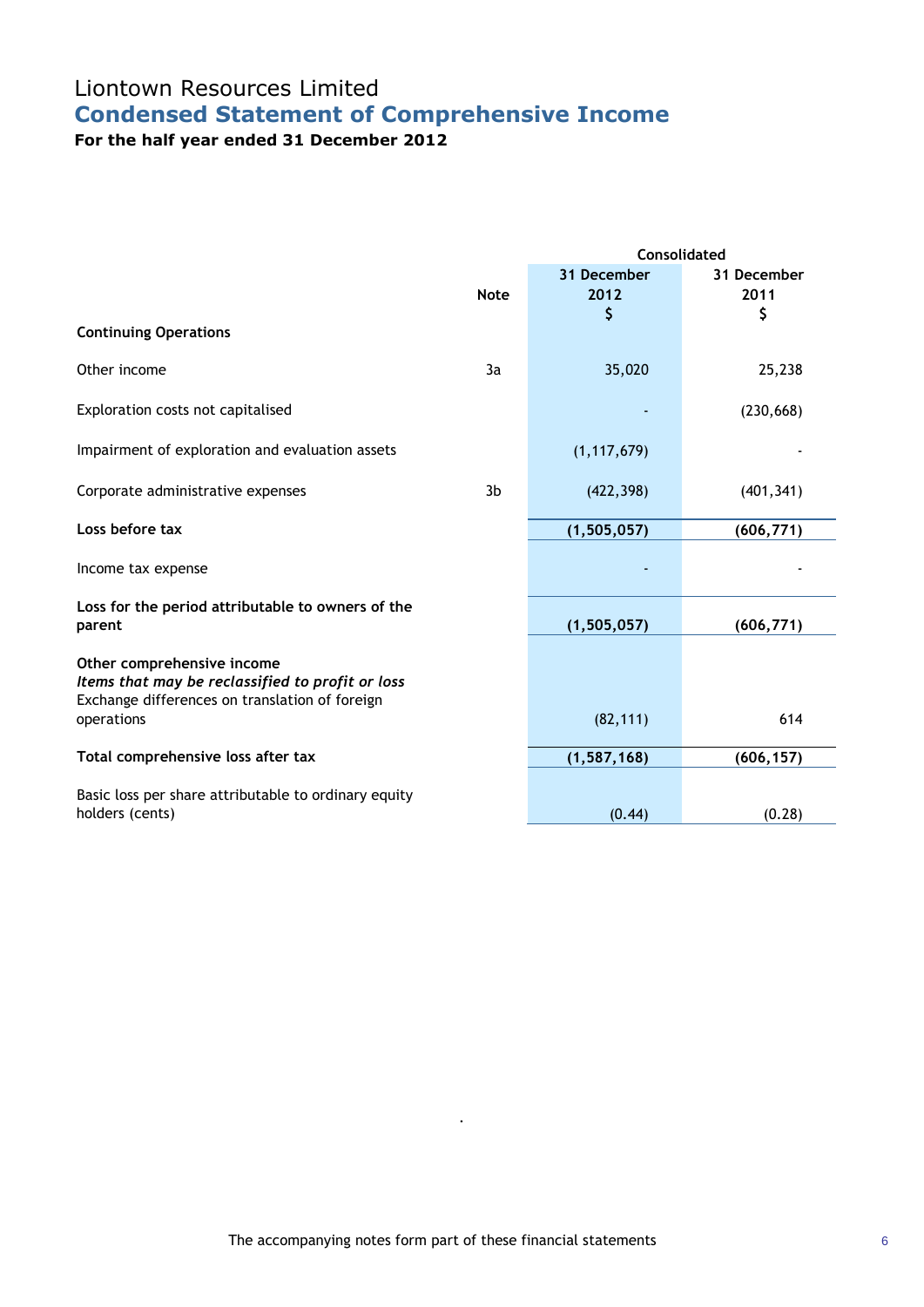# Liontown Resources Limited **Condensed Statement of Financial Position**

## **As at 31 December 2012**

|                                        |                | <b>Consolidated</b>   |                         |  |  |
|----------------------------------------|----------------|-----------------------|-------------------------|--|--|
|                                        | <b>Note</b>    | 31 December           | 30 June                 |  |  |
|                                        |                | 2012                  | 2012                    |  |  |
|                                        |                | \$                    | \$                      |  |  |
| <b>Current assets</b>                  |                |                       |                         |  |  |
| Cash and cash equivalents              |                | 2,212,846             | 1,489,378               |  |  |
| Trade and other receivables            |                | 103,614               | 61,343                  |  |  |
| <b>Total current assets</b>            |                | 2,316,460             | 1,550,721               |  |  |
| Non-current assets                     |                |                       |                         |  |  |
| <b>Financial assets</b>                |                | 54,910                | 54,369                  |  |  |
| Property, plant and equipment          |                | 76,699                | 82,720                  |  |  |
| Exploration and evaluation expenditure | $\overline{4}$ | 4,189,672             | 3,640,913               |  |  |
| <b>Total non-current assets</b>        |                | 4,321,281             | 3,778,002               |  |  |
|                                        |                |                       |                         |  |  |
| <b>Total assets</b>                    |                | 6,637,741             | 5,328,723               |  |  |
| <b>Current liabilities</b>             |                |                       |                         |  |  |
| Trade and other payables               |                | 367,710               | 687,721                 |  |  |
| Employee benefits                      |                | 21,201                | 30,848                  |  |  |
| <b>Total current liabilities</b>       |                | 388,911               | 718,569                 |  |  |
|                                        |                |                       |                         |  |  |
| <b>Total liabilities</b>               |                | 388,911               | 718,569                 |  |  |
|                                        |                |                       |                         |  |  |
| <b>Net assets</b>                      |                | 6,248,830             | 4,610,154               |  |  |
|                                        |                |                       |                         |  |  |
| <b>Equity</b>                          | 5              |                       |                         |  |  |
| Issued capital<br>Reserves             |                | 26,110,007<br>244,870 | 22,884,163<br>1,638,552 |  |  |
| <b>Accumulated losses</b>              |                | (20, 106, 047)        | (19, 912, 561)          |  |  |
|                                        |                | 6,248,830             | 4,610,154               |  |  |
| <b>Total equity</b>                    |                |                       |                         |  |  |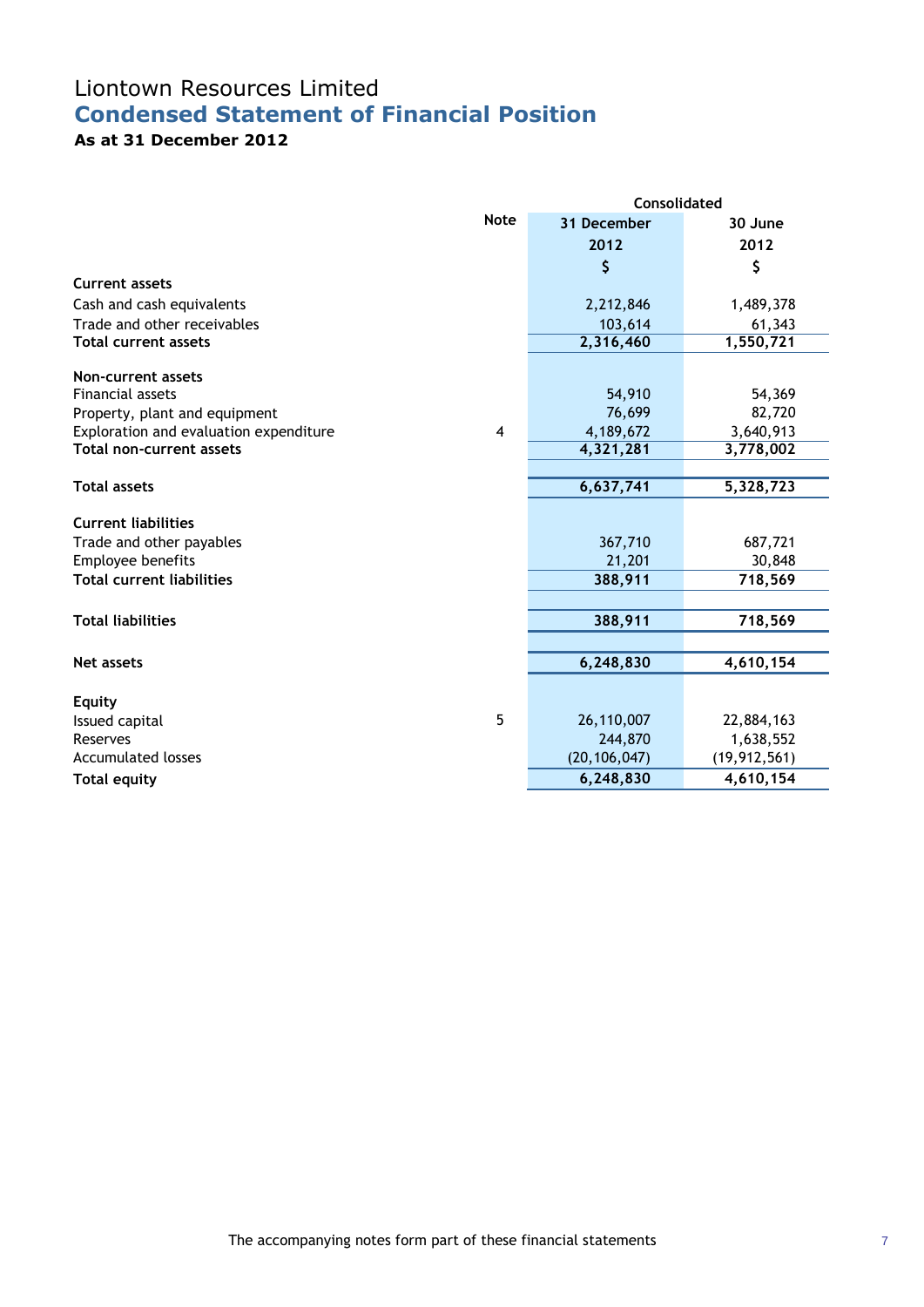# Liontown Resources Limited **Condensed Statement of Changes in Equity**

**For the half year ended 31 December 2012**

|                                                              | <b>Consolidated</b>         |                             |                                                 |                                                     |                           |
|--------------------------------------------------------------|-----------------------------|-----------------------------|-------------------------------------------------|-----------------------------------------------------|---------------------------|
|                                                              | <b>Issued capital</b><br>\$ | Accumulated<br>losses<br>\$ | <b>Share based</b><br>payments<br>reserve<br>\$ | Foreign<br>currency<br>translation<br>reserve<br>\$ | <b>Total equity</b><br>\$ |
| Balance at 30 June 2012                                      | 22,884,163                  | (19, 912, 561)              | 1,623,027                                       | 15,525                                              | 4,610,154                 |
| Loss for the period                                          |                             | (1,505,057)                 |                                                 |                                                     | (1,505,057)               |
| Exchange differences on translation<br>of foreign operations |                             |                             |                                                 | (82, 111)                                           | (82, 111)                 |
| Total comprehensive loss for the<br>period                   |                             | (1, 505, 057)               |                                                 | (82, 111)                                           | (1, 587, 168)             |
| Share issue - rights issue (net after<br>costs)              | 3,225,844                   |                             |                                                 |                                                     | 3,225,844                 |
| Transfer from share based payments<br>reserve                |                             | 1,311,571                   | (1, 311, 571)                                   |                                                     |                           |
| Balance at 31 December 2012                                  | 26,110,007                  | (20, 106, 047)              | 311,456                                         | (66, 586)                                           | 6,248,830                 |

### **Consolidated**

|                                                              | <b>Issued capital</b><br>S | Accumulated<br>losses<br>\$ | <b>Share based</b><br>payments<br>reserve<br>\$ | Foreign<br>currency<br>translation<br>reserve<br>\$ | <b>Total equity</b><br>\$ |
|--------------------------------------------------------------|----------------------------|-----------------------------|-------------------------------------------------|-----------------------------------------------------|---------------------------|
| Balance at 30 June 2011                                      | 20, 343, 846               | (18,697,341)                | 1,611,581                                       | ٠                                                   | 3,258,086                 |
| Loss for the period                                          | $\blacksquare$             | (606, 771)                  |                                                 | ٠                                                   | (606, 771)                |
| Exchange differences on translation<br>of foreign operations |                            |                             |                                                 | 614                                                 | 614                       |
| Total comprehensive loss for the<br>period                   |                            | (606, 771)                  |                                                 | 614                                                 | (606, 157)                |
| Share issue - rights issue (net after<br>costs)              | 1,469,188                  |                             |                                                 | ٠                                                   | 1,469,188                 |
| Share based payments                                         |                            |                             | 11,446                                          |                                                     | 11,446                    |
| Balance at 31 December 2011                                  | 21,813,034                 | (19, 304, 112)              | 1,623,027                                       | 614                                                 | 4,132,563                 |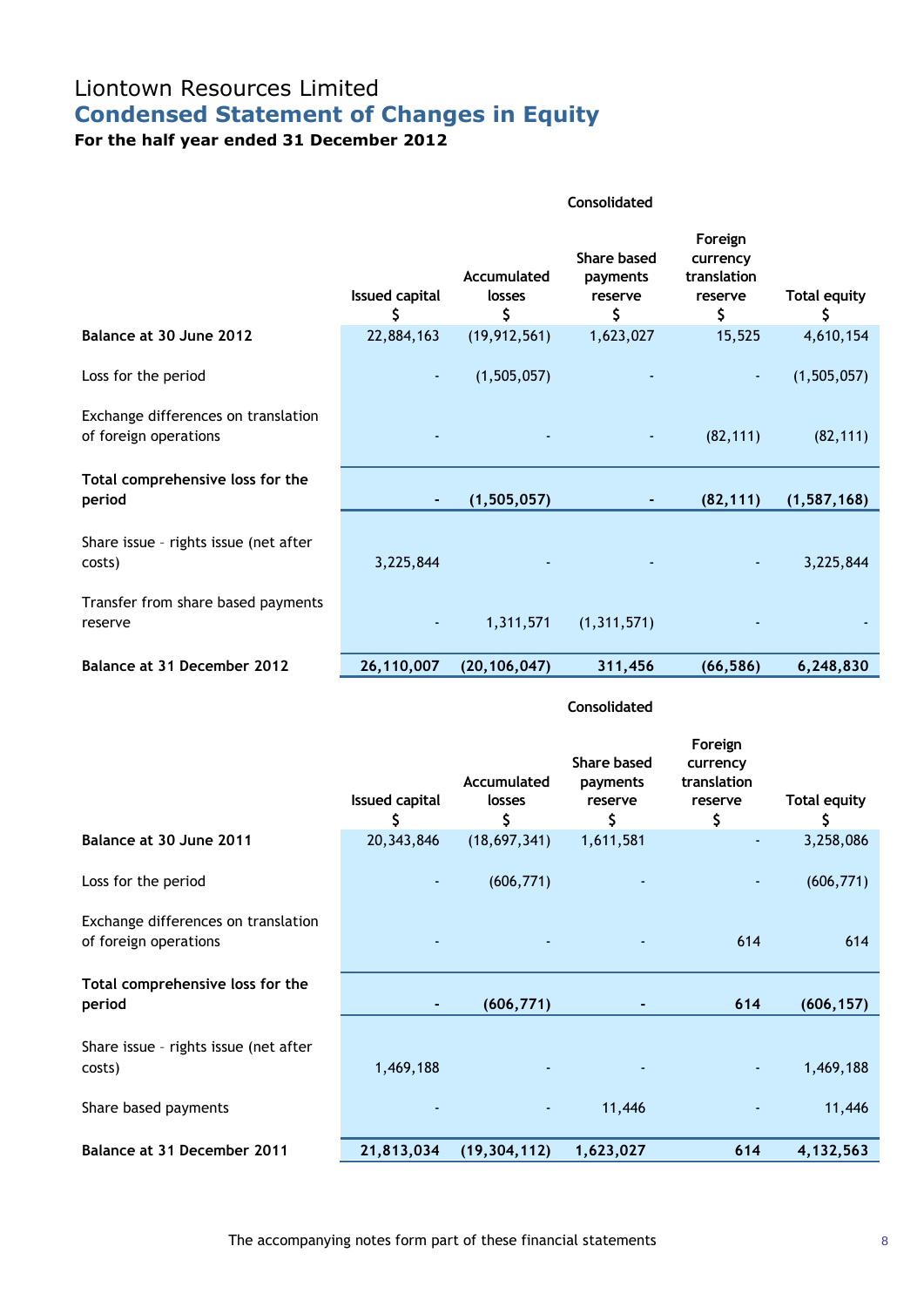# Liontown Resources Limited **Condensed Statement of Cash Flows**

## **For the half year ended 31 December 2012**

|                                                          |             | <b>Consolidated</b> |
|----------------------------------------------------------|-------------|---------------------|
|                                                          | 31 December | 31 December         |
|                                                          | 2012        | 2011                |
|                                                          | \$          | \$                  |
| Cash flows from operating activities                     |             |                     |
| Cash paid to suppliers and employees                     | (451, 614)  | (458, 104)          |
| Interest received                                        | 32,231      | 26,175              |
| Other                                                    |             | 2,601               |
| Net cash used in operating activities                    | (419, 383)  | (429, 328)          |
|                                                          |             |                     |
| Cash flows from investing activities                     |             |                     |
| Payments for mining exploration and evaluation           | (2,082,513) | (1, 274, 935)       |
| Acquisition of property, plant and equipment             | (1,930)     |                     |
| Net cash used in investing activities                    | (2,084,443) | (1, 274, 935)       |
| Cash flows from financing activities                     |             |                     |
| Proceeds from issue of shares                            | 3,428,159   | 1,583,058           |
| Payments for share issue costs                           | (202, 315)  | (113, 870)          |
| Net cash provided from financing activities              | 3,225,844   | 1,469,188           |
|                                                          |             |                     |
| Net increase/(decrease) in cash and cash equivalents     | 722,018     | (235,075)           |
| Cash and cash equivalents at the beginning of the period | 1,489,378   | 1,503,416           |
| Effects of exchange rate fluctuations on cash held       | 1,450       | (102)               |
| Cash and cash equivalents at 31 December                 | 2,212,846   | 1,268,239           |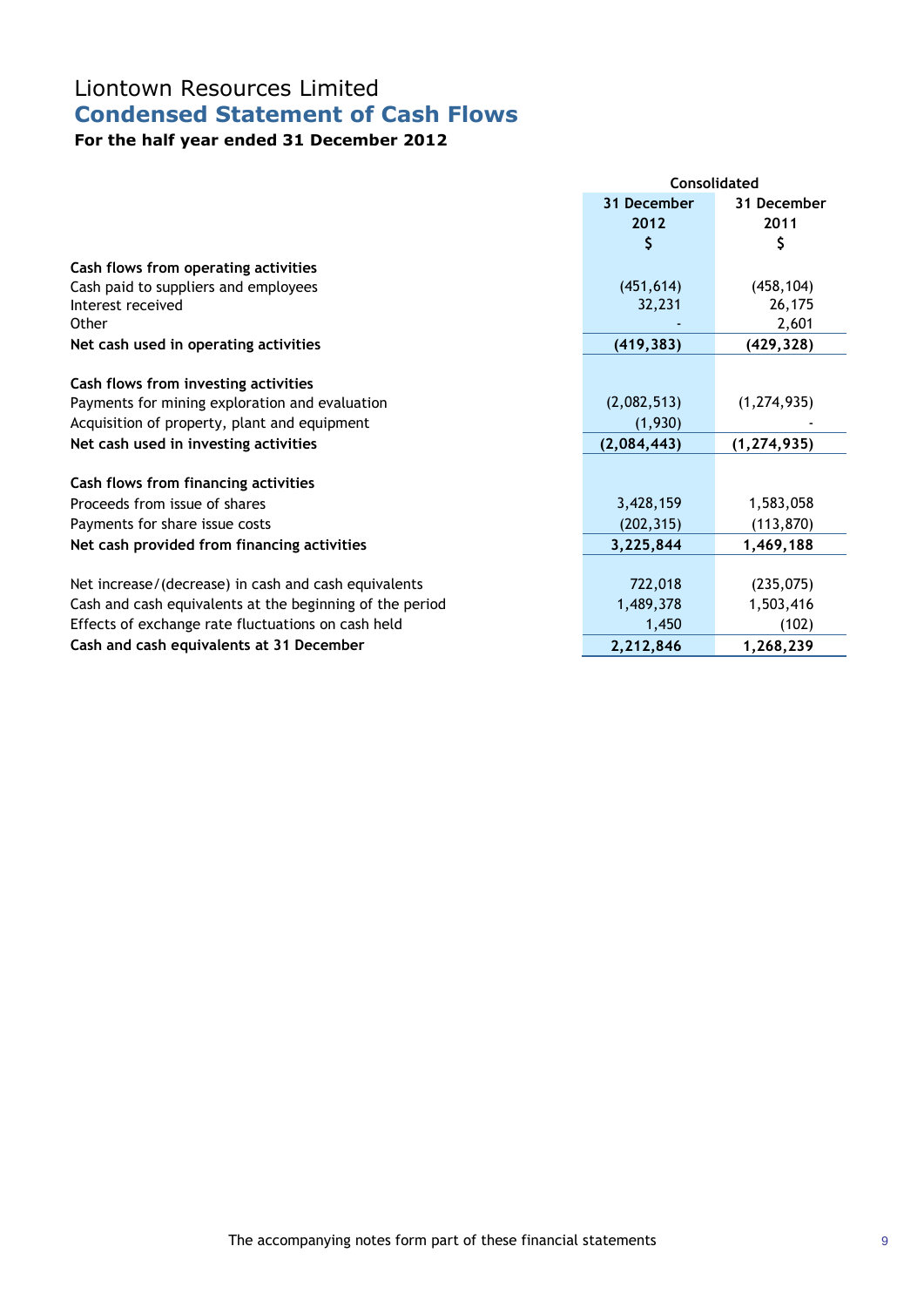### **For the half year ended 31 December 2012**

### **1. Significant accounting policies**

### **(a) Statement of compliance**

The interim consolidated financial statements are general purpose financial statements prepared in accordance with the requirements of the Corporations Act 2001, applicable accounting standards including AASB 134 'Interim Financial Reporting', Accounting Interpretations and other authoritative pronouncements of the Australian Accounting Standards Board ('AASB'). Compliance with AASB 134 ensures compliance with IAS 34 'Interim Financial Reporting'.

This condensed half-year report does not include full disclosures of the type normally included in an annual financial report. Therefore, it cannot be expected to provide as full an understanding of the financial performance, financial position and cash flows of the Group as in the full financial report.

It is recommended that this financial report be read in conjunction with the annual financial report for the year ended 30 June 2012 and any public announcements made by Liontown Resources Limited during the half-year in accordance with continuous disclosure requirements arising under the Corporations Act 2001 and the ASX Listing Rules.

The accounting policies adopted are consistent with those of the previous financial year and corresponding interim reporting period, except as set out below.

#### **(b) Basis of preparation**

The interim report has been prepared on a historical cost basis. Cost is based on the fair value of the consideration given in exchange for assets. The Group is domiciled in Australia and all amounts are presented in Australian dollars, unless otherwise noted.

### **(c) Significant accounting judgments and key estimates**

The preparation of interim financial reports requires management to make judgments, estimates and assumptions that affect the application of accounting policies and the reported amounts of assets, liabilities, income and expense. Actual results may differ from these estimates.

In preparing this interim report, the significant judgments made by management in applying the Group's accounting policies and the key sources of estimation uncertainty were the same as those that applied to the financial report for the year ended 30 June 2012.

### **(d) Adoption of new and revised Accounting Standards**

In the half-year ended 31 December 2012, the directors reviewed all new and revised Standards and Interpretations issued by the AASB that are relevant to the Group's operations and effective for annual reporting periods beginning on or after 1 July 2012. It has been determined by the directors that there is no impact, material or otherwise, of the new and revised Standards and Interpretations on the Company and, therefore, no change is necessary to the Group's accounting policies.

The directors have also reviewed all new Standards and Interpretations that have been issued but are not yet effective for the half year ended 31 December 2012. As a result of this review the directors have determined that there is no impact, material or otherwise, of the new and revised Standards and Interpretations on the Company and, therefore, no change is necessary to the Group's accounting policies.

### **(e) Basis of consolidation**

The consolidated financial statements comprise the financial statements of Liontown Resources Limited ("Company" or "Parent") and its subsidiaries (the "Group").

Subsidiaries are all those entities over which the Company has the power to govern the financial and operating policies so as to obtain benefits from their activities. The existence and effect of potential voting rights that are currently exercisable or convertible are considered when assessing whether the Group controls another entity.

The financial statements of the subsidiaries are prepared for the same reporting period as the Parent, using consistent accounting policies.

In preparing the consolidated financial statements, all intercompany balances and transactions, income and expenses and profit and losses resulting from intra-group transactions have been eliminated in full.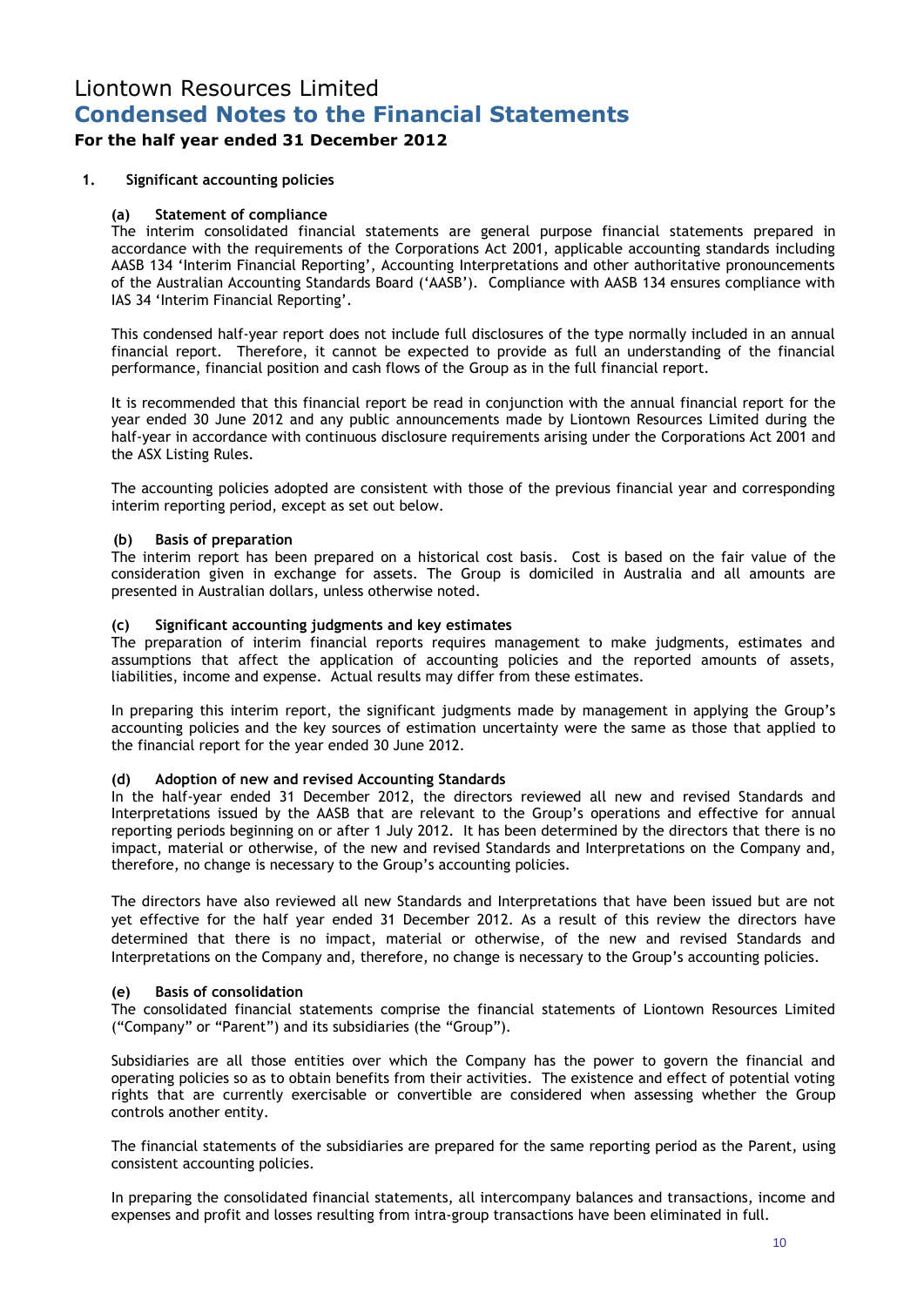### **For the half year ended 31 December 2012**

Subsidiaries are fully consolidated from the date on which control is transferred to the Company and cease to be consolidated from the date on which control is transferred out of the Group. Control exists when where the Company has the power to govern the financial and operating policies of an entity so as to obtain benefits from its activities. The existence and effect of potential voting rights that are currently exercisable or convertible are considered when assessing when the Company controls another entity.

Investments in subsidiaries held by Liontown Resources Limited are accounted for at cost in the accounts of the Parent less any impairment charges.

The acquisition of subsidiaries is accounted for using the acquisition method of accounting. The acquisition method of accounting involves recognising at acquisition date, separately from goodwill, the identifiable assets acquired, the liabilities assumed and any non-controlling interest in the acquiree. The identifiable assets acquired and the liabilities assumed are measured at their acquisition date fair values.

The difference between the above items and the fair value of consideration (including the fair value of any pre-existing investment in the acquiree) is goodwill or a discount on acquisition.

A change in ownership interest of a subsidiary that does not result in a loss of control is accounted for as an equity transaction.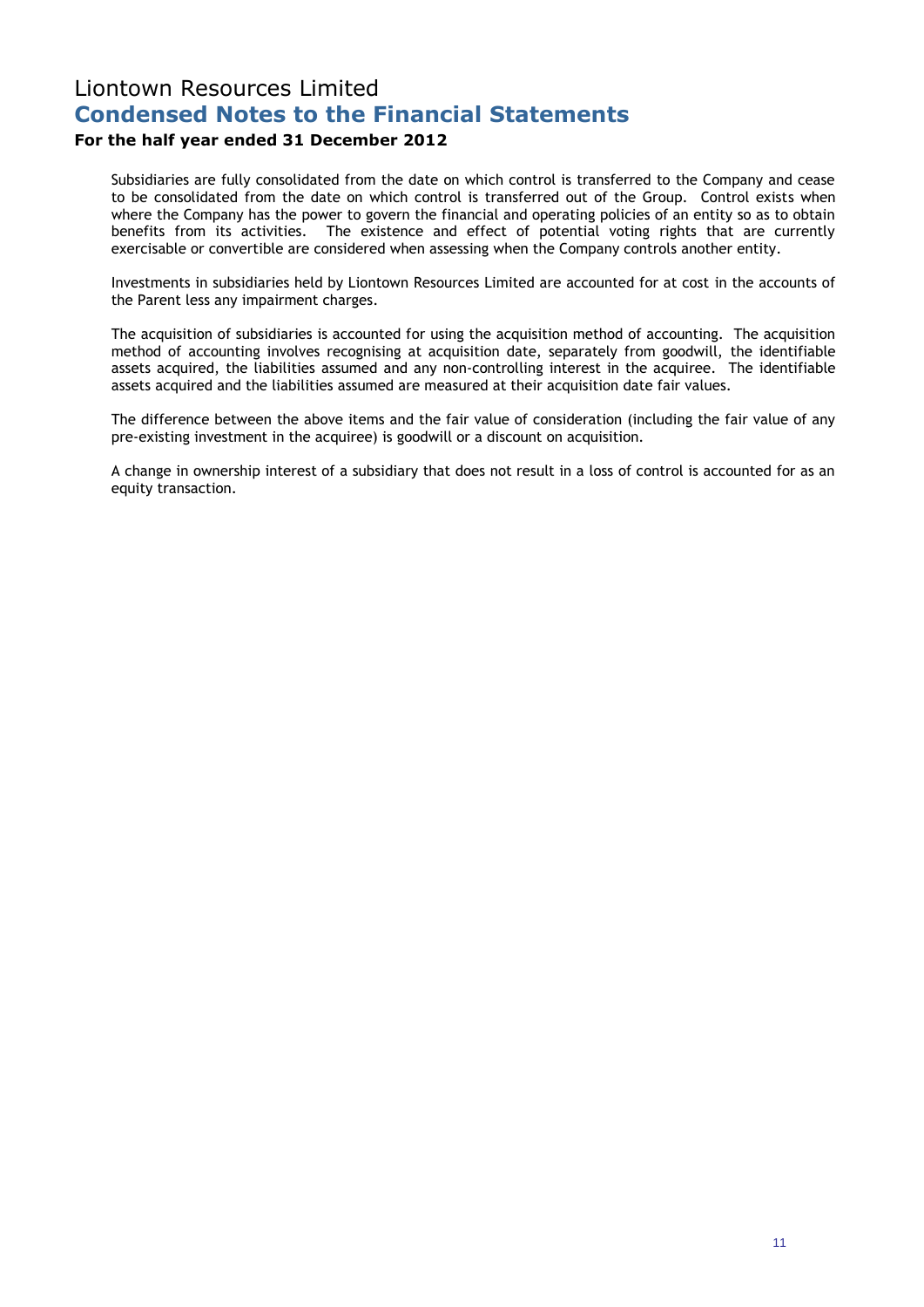### **For the half year ended 31 December 2012**

### **2. Segment reporting**

### **Geographical segments**

The Group has identified its operating segments based on internal reports that are reviewed and used by the Board of Directors in assessing performance and in determining the allocation of resources.

The operating segments are identified by management based on the allocation of costs; whether they are corporate related costs or exploration costs. Results of both segments are reported to the Board of Directors at each board meeting.

| <b>Exploration and Evaluation</b> |                     |                                                     | Corporate           |                     | <b>Total</b>              |  |
|-----------------------------------|---------------------|-----------------------------------------------------|---------------------|---------------------|---------------------------|--|
| 31 December<br>2012               | 31 December<br>2011 | 31 December<br>2012                                 | 31 December<br>2011 | 31 December<br>2012 | 31 December<br>2011       |  |
| Ş                                 |                     | \$                                                  | \$                  | \$                  | \$                        |  |
|                                   | (230, 668)          |                                                     |                     |                     | (230, 668)                |  |
|                                   |                     |                                                     | 1,591               |                     | 1,591                     |  |
| (1, 117, 679)                     |                     |                                                     |                     | (1, 117, 679)       |                           |  |
|                                   |                     | (422, 398)                                          | (401, 341)          | (422, 398)          | (401, 341)                |  |
| (1, 117, 679)                     | (230, 668)          | (422, 398)                                          | (399, 750)          | (1, 540, 077)       | (630, 418)                |  |
|                                   |                     |                                                     |                     |                     |                           |  |
|                                   |                     |                                                     |                     | 35,020              | 23,647                    |  |
|                                   |                     |                                                     |                     | (1, 505, 057)       | (606, 771)                |  |
|                                   |                     |                                                     |                     |                     |                           |  |
| 31 December<br>2012               | 30 June<br>2012     | 31 December<br>2012                                 | 30 June<br>2012     | 31 December<br>2012 | 30 June<br>2012           |  |
|                                   |                     |                                                     |                     |                     |                           |  |
|                                   |                     |                                                     |                     |                     | 3,640,913                 |  |
| 133,121                           | 116,190             | 87,337                                              | 59,295              | 220,458             | 175,485                   |  |
| 4,322,793                         | 3,757,103           | 87,337                                              | 59,295              | 4,410,130           | 3,816,398                 |  |
|                                   |                     |                                                     |                     | 2,227,611           | 1,512,325                 |  |
|                                   |                     |                                                     |                     | 6,637,741           | 5,328,723                 |  |
| 288,799                           | 640,698             | 100,112                                             | 77,871              | 388,911             | 718,569                   |  |
|                                   | Č<br>4,189,672      | <b>Exploration and Evaluation</b><br>J<br>3,640,913 |                     | Corporate<br>S      | <b>Total</b><br>4,189,672 |  |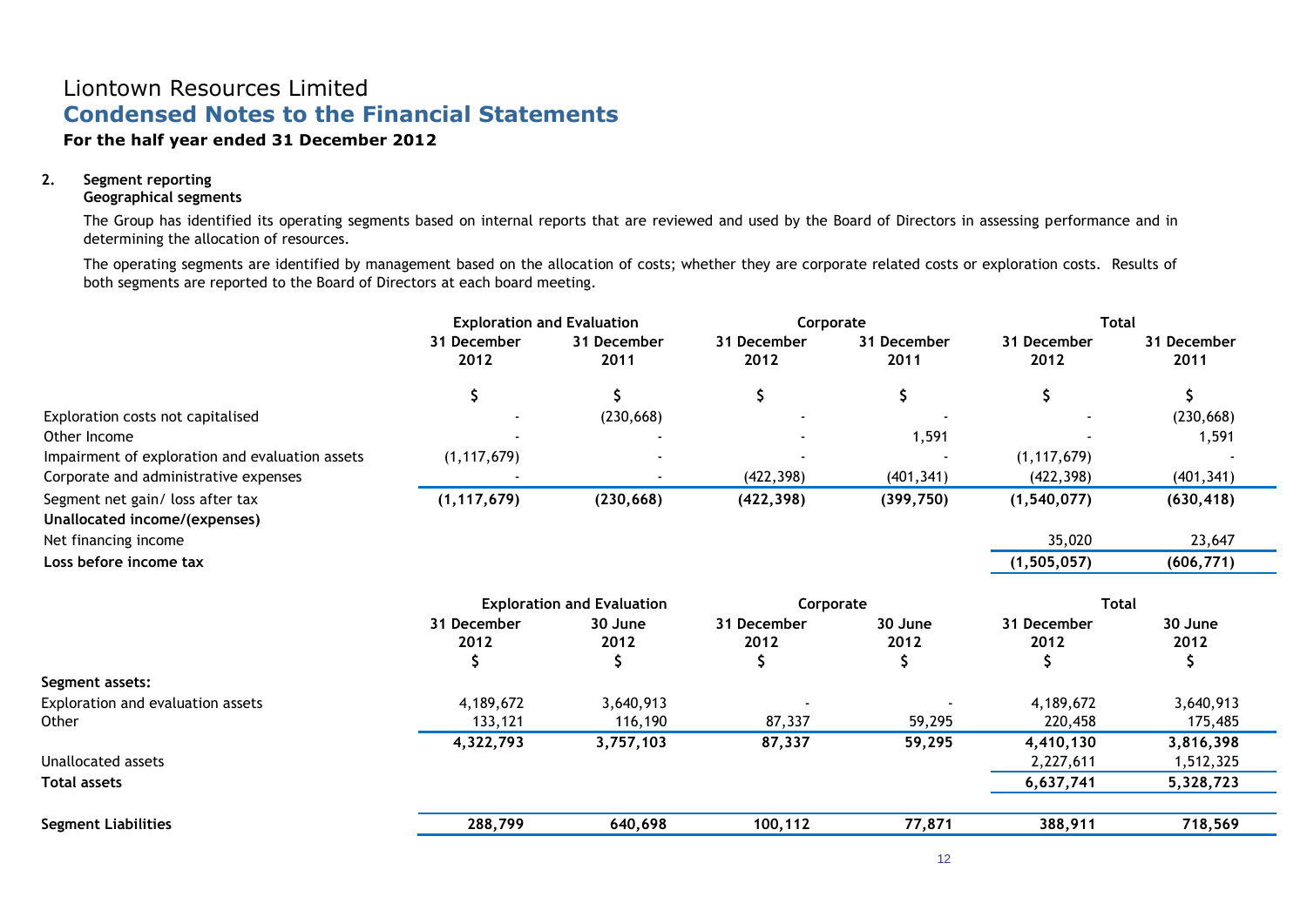## **For the half year ended 31 December 2012**

### **3. Profit/(Loss) before income tax expense**

The following income and expense items are relevant in explaining the financial performance for the halfyear:

|     |                                   | 2012<br>\$ | 2011<br>\$ |
|-----|-----------------------------------|------------|------------|
| (a) | Other Income                      |            |            |
|     | Net finance income                | 35,020     | 23,647     |
|     | Other income                      |            | 1,591      |
|     |                                   | 35,020     | 25,238     |
|     |                                   |            |            |
| (b) | Corporate administrative expenses |            |            |
|     | Depreciation and amortisation     | 7,952      | 10,782     |
|     | Insurance                         | 5,711      | 5,428      |
|     | Legal fees                        | 28,875     | 16,600     |
|     | Head office costs                 | 76,255     | 78,684     |
|     | Personnel expenses                | 194,430    | 227,523    |
|     | Regulatory and compliance         | 53,129     | 38,966     |
|     | Other                             | 56,046     | 23,358     |
|     | <b>Total</b>                      | 422,398    | 401,341    |

### **4. Exploration and evaluation expenditure**

|                                                                | 6 months to   | 6 months to |
|----------------------------------------------------------------|---------------|-------------|
|                                                                | 31 December   | 31 December |
|                                                                | 2012          | 2011        |
|                                                                |               |             |
| Cost brought forward                                           | 3,640,913     | 1,684,900   |
| Expenditure incurred during the period                         | 1,705,312     | 1,290,949   |
| Impairment of exploration and evaluation assets <sup>(1)</sup> | (1, 117, 679) |             |
| Effects of movements in exchange rates                         | (38, 874)     | 11,205      |
| Exploration expenditure not capitalised                        |               | (230, 668)  |
| Total                                                          | 4,189,672     | 2,756,386   |
|                                                                |               |             |

The recoupment of costs carried forward in relation to areas of interest in the exploration and evaluation phases are dependent on the successful development and commercial exploitation or sale of their respective areas.

<sup>(1)</sup>The impairment of exploration and evaluation assets relates predominately to the impairment of the Group's Panhandle Project. The Company has assessed its exploration priorities in Queensland and it has been determined that a joint venture partner will be sought for the project.

### **5. Issued capital**

|                                       | 31 December | 30 June     |
|---------------------------------------|-------------|-------------|
|                                       | 2012        | 2012        |
|                                       | No.         | No.         |
| Issued and fully paid ordinary shares | 391,789,575 | 293,842,181 |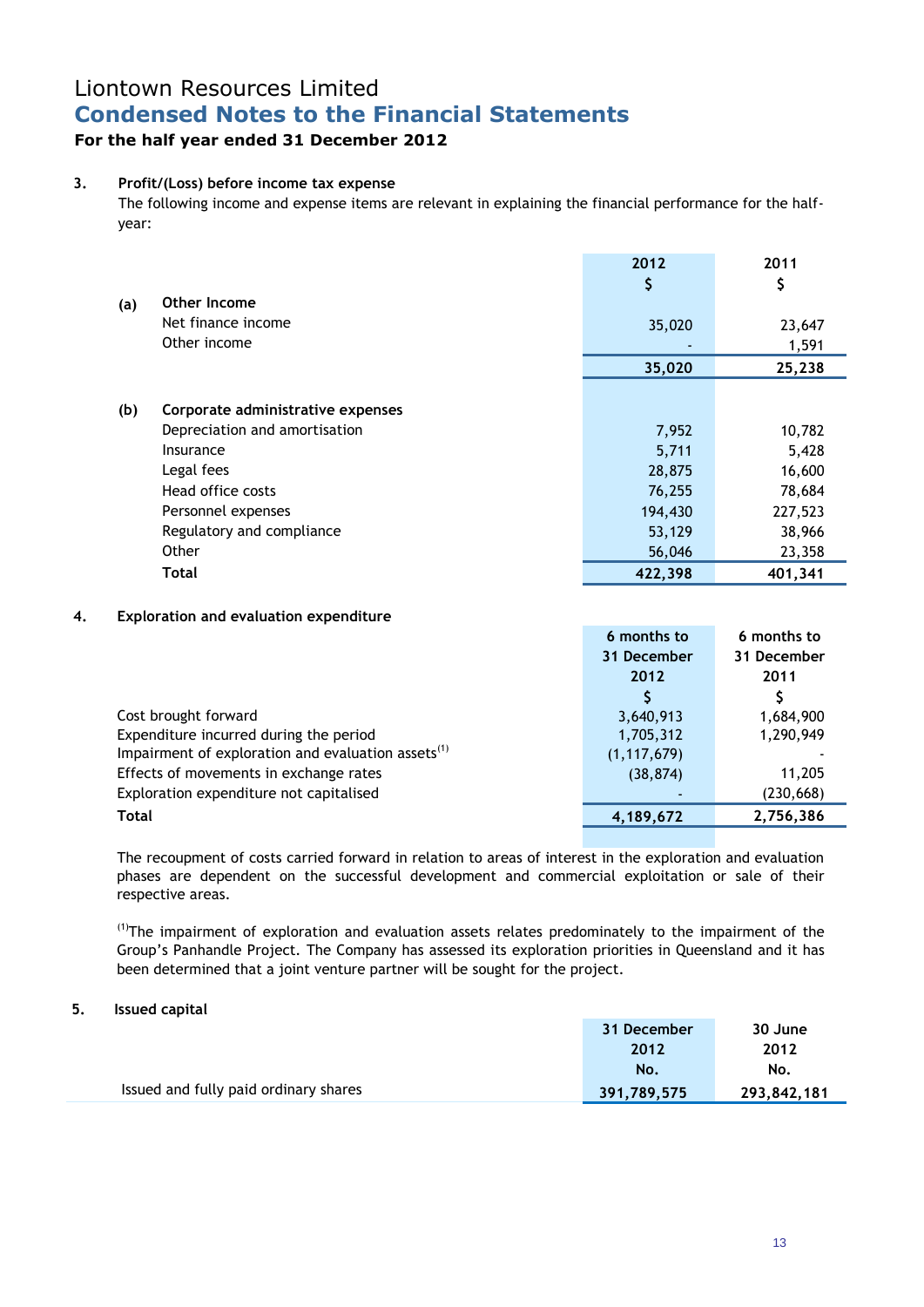## **For the half year ended 31 December 2012**

|                                    | 31 December 2012 |            | 30 June 2012 |            |
|------------------------------------|------------------|------------|--------------|------------|
|                                    | No.              |            | No.          |            |
| Balance at 1 July                  | 293,842,181      | 22,884,163 | 211,073,581  | 20,343,846 |
| Share issue - rights issue (net of |                  |            |              |            |
| costs)                             | 97,947,394       | 3,225,844  | 52,768,600   | 1,469,188  |
| Share issue - placement (net of    |                  |            |              |            |
| costs)                             | $\sim$           | ۰.         | 30,000,000   | 1,071,129  |
| Balance at end of period           | 391,789,575      | 26,110,007 | 293,842,181  | 22,884,163 |

During the half year the Company completed a fully underwritten entitlement issue to raise approximately \$3.43 million. The raising was a 1-for-3 pro-rata non-renounceable rights issue to existing shareholders of 3.5 cents per share. The Company also issued 1 free attaching new option for every 3 new shares subscribed. Each option has an exercise price of 5 cents and expires on 27 September 2015. Total options issued under the offer were 32,649,048.

### **6. Share Options**

|                                                              | 31 December | 31 December |
|--------------------------------------------------------------|-------------|-------------|
|                                                              | 2012        | 2011        |
|                                                              | No.         | No.         |
| Movements in unlisted options over ordinary shares on issue: |             |             |
| At 1 July                                                    | 11,650,000  | 11,650,000  |
| Options expired                                              | (2,000,000) |             |
| Options lapsed                                               | (2,000,000) |             |
| At 31 December                                               | 7,650,000   | 11,650,000  |
|                                                              |             |             |
| Movements in listed options over ordinary shares on issue:   |             |             |
| At 1 July                                                    |             |             |
| Listed options issued under rights issue                     | 32,649,048  |             |
| At 31 December                                               | 32,649,048  |             |
|                                                              |             |             |
| Total share options on issue                                 | 40,299,048  | 11,650,000  |

### **7. Related Parties**

Key management personnel including non-executive directors receive compensation in the form of short-term employee benefits, post-employment benefits and share-based payment awards. For the six months ended 31 December 2012, executive personnel received total compensation of \$180,618 (six months ended 31 December 2011: \$190,633) and non-executive directors received total compensation of \$99,236 (six months ended 31 December 2011: \$93,049).

### **Other related parties transactions**

The Company used the consulting services of Mr Anthony Kiernan during the six months ended 31 December 2012. Amounts were billed based on normal market rates for such services and were due and payable under normal payment terms. Total amount paid during the period was \$18,000 (six months ended 31 December 2011: \$26,000). No amounts were outstanding or payable at the end of the period.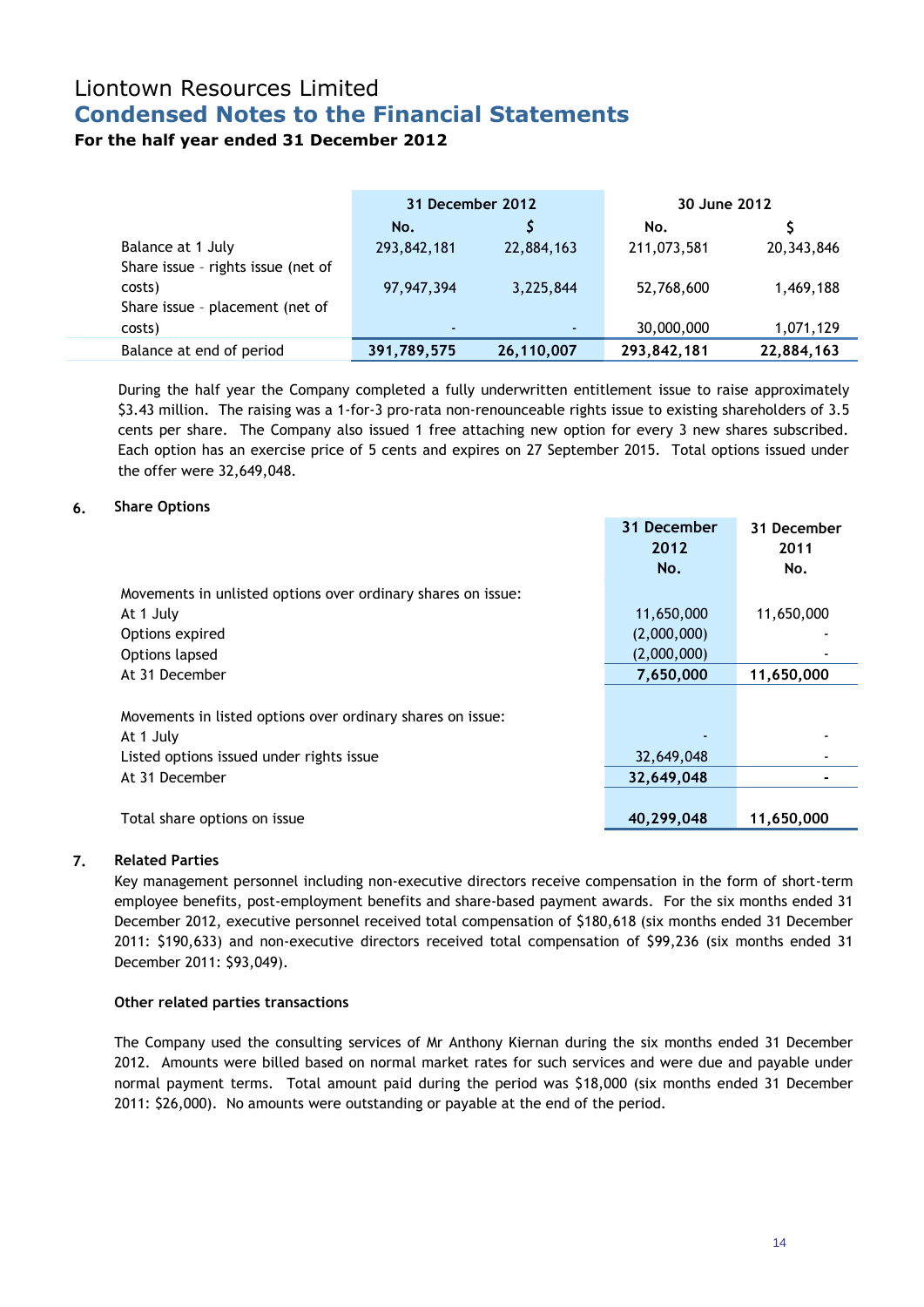## **For the half year ended 31 December 2012**

### **8. Events Subsequent to Reporting Date**

There are no events subsequent to the reporting date which significantly affected or may significantly affect the operations of the Group, the results of those operations, or the state of affairs in future financial years.

### **9 Contingent liabilities**

There has been no change in contingent liabilities since the last annual reporting date.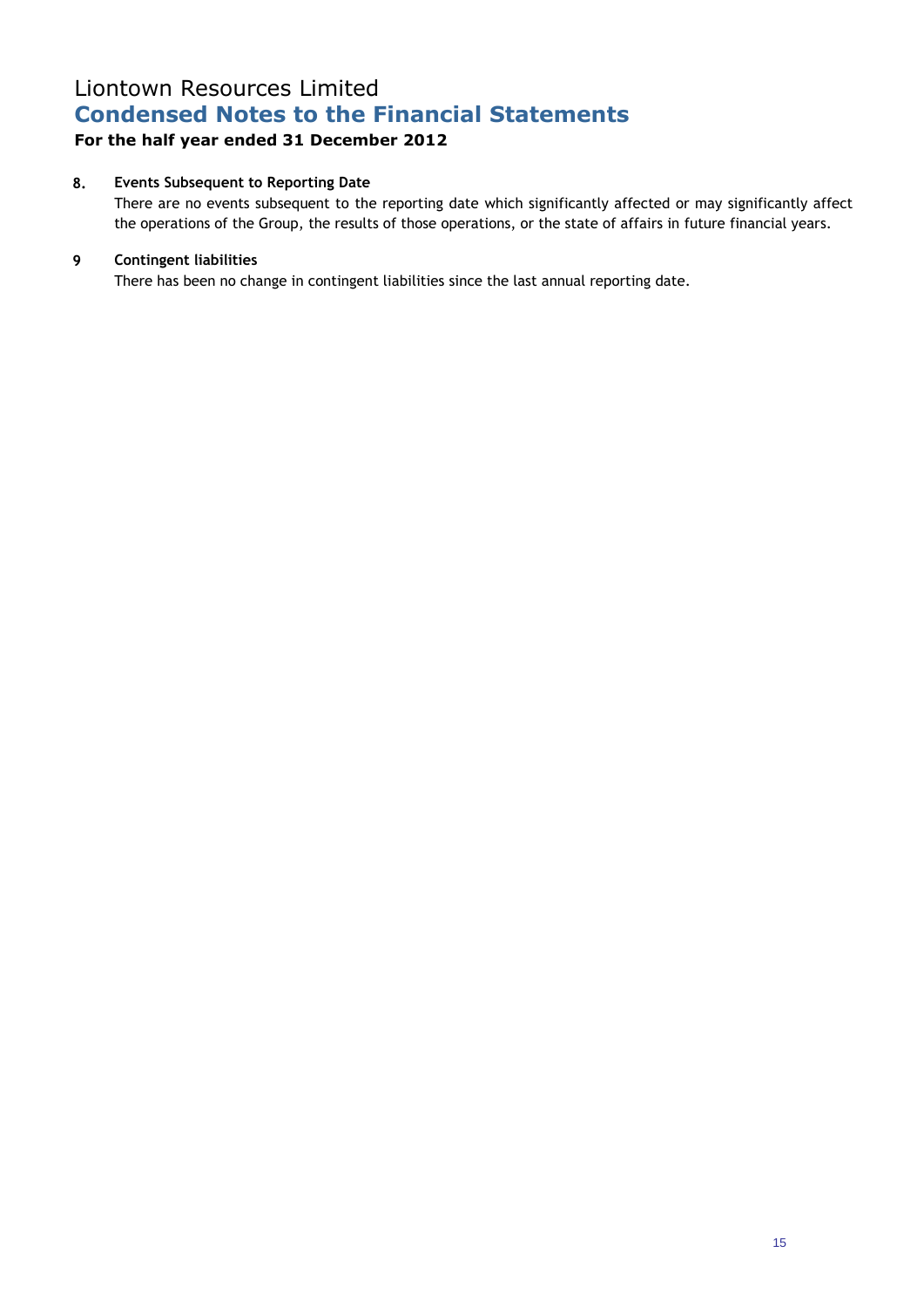In the opinion of the directors of Liontown Resources Limited ('the Company'):

- 1. The attached financial statements and notes thereto are in accordance with the Corporations Act 2001 including:
	- a. comply with Accounting Standards, the Corporations Regulations 2001 and other mandatory professional reporting requirements; and
	- b. give a true and fair view of the Group's financial position as at 31 December 2012 and of its performance for the half-year then ended.
- 2. There are reasonable grounds to believe that the Company will be able to pay its debts as and when they become due and payable.

This declaration is signed in accordance with a resolution of the Board of Directors made pursuant to s.303(5) of the Corporations Act 2001.

Dated this 12<sup>th</sup> day of March 2013

David Adrent,

David Richards Managing Director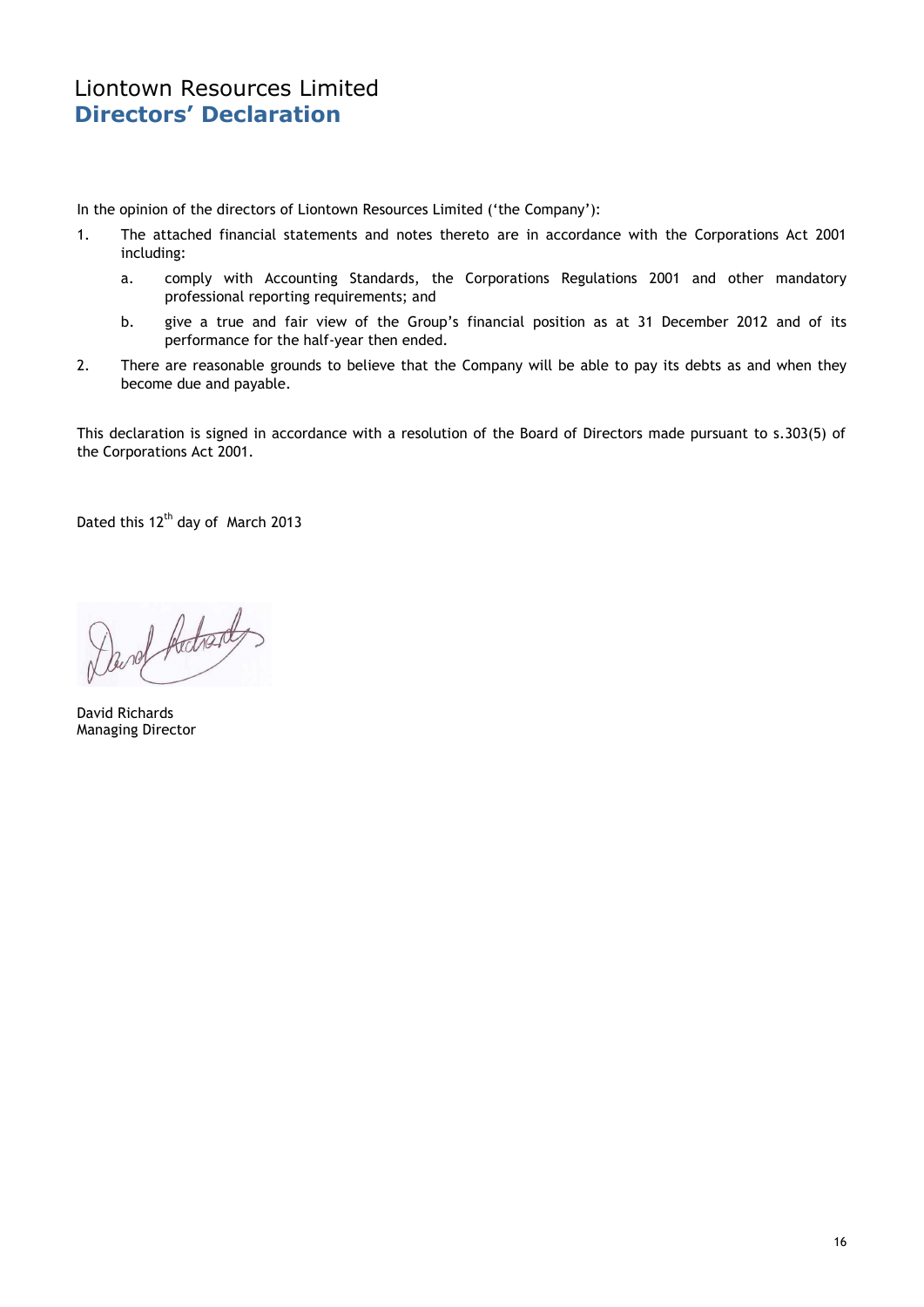

Accountants | Business and Financial Advisers

### **INDEPENDENT AUDITOR'S REVIEW REPORT**

To the members of Liontown Resources Limited

### **Report on the Condensed Half-Year Financial Report**

We have reviewed the accompanying half-year financial report of Liontown Resources Limited ("the company") which comprises the condensed statement of financial position as at 31 December 2012, the condensed statement of comprehensive income, condensed statement of changes in equity and condensed statement of cash flows for the half-year ended on that date, notes comprising a summary of significant accounting policies and other explanatory notes and the directors' declaration of the consolidated entity comprising the company and the entities it controlled at the half-year end or from time to time during the half-year.

#### Directors' responsibility for the half-year financial report

The directors of the company are responsible for the preparation of the half-year financial report that gives a true and fair view in accordance with Australian Accounting Standards and the Corporations Act 2001 and for such internal control as the directors determine is necessary to enable the preparation of the half year financial report that is free from material misstatement, whether due to fraud or error.

#### Auditor's responsibility

Our responsibility is to express a conclusion on the half-year financial report based on our review. We conducted our review in accordance with Auditing Standard on Review Engagements ASRE 2410 Review of a Financial Report Performed by the Independent Auditor of the Entity, in order to state whether, on the basis of the procedures described, we have become aware of any matter that makes us believe that the half-year financial report is not in accordance with the Corporations Act 2001 including: giving a true and fair view of the consolidated entity's financial position as at 31 December 2012 and its performance for the half-year ended on that date; and complying with Accounting Standard AASB 134 Interim Financial Reporting and the Corporations Regulations 2001. As the auditor of the company, ASRE 2410 requires that we comply with the ethical requirements relevant to the audit of the annual financial report.

A review of a half-year financial report consists of making enquiries, primarily of persons responsible for financial and accounting matters, and applying analytical and other review procedures. A review is substantially less in scope than an audit conducted in accordance with Australian Auditing Standards and consequently does not enable us to obtain assurance that we would become aware of all significant matters that might be identified in an audit. Accordingly, we do not express an audit opinion.

#### Independence

In conducting our review, we have complied with the independence requirements of the Corporations Act 2001.

**HLB Mann Judd (WA Partnership) ABN 22 193 232 714 Level 4, 130 Stirling Street Perth WA 6000. PO Box 8124 Perth BC 6849 Telephone +61 (08) 9227 7500. Fax +61 (08) 9227 7533. Email: hlb@hlbwa.com.au. Website: http://www.hlb.com.au Liability limited by a scheme approved under Professional Standards Legislation**